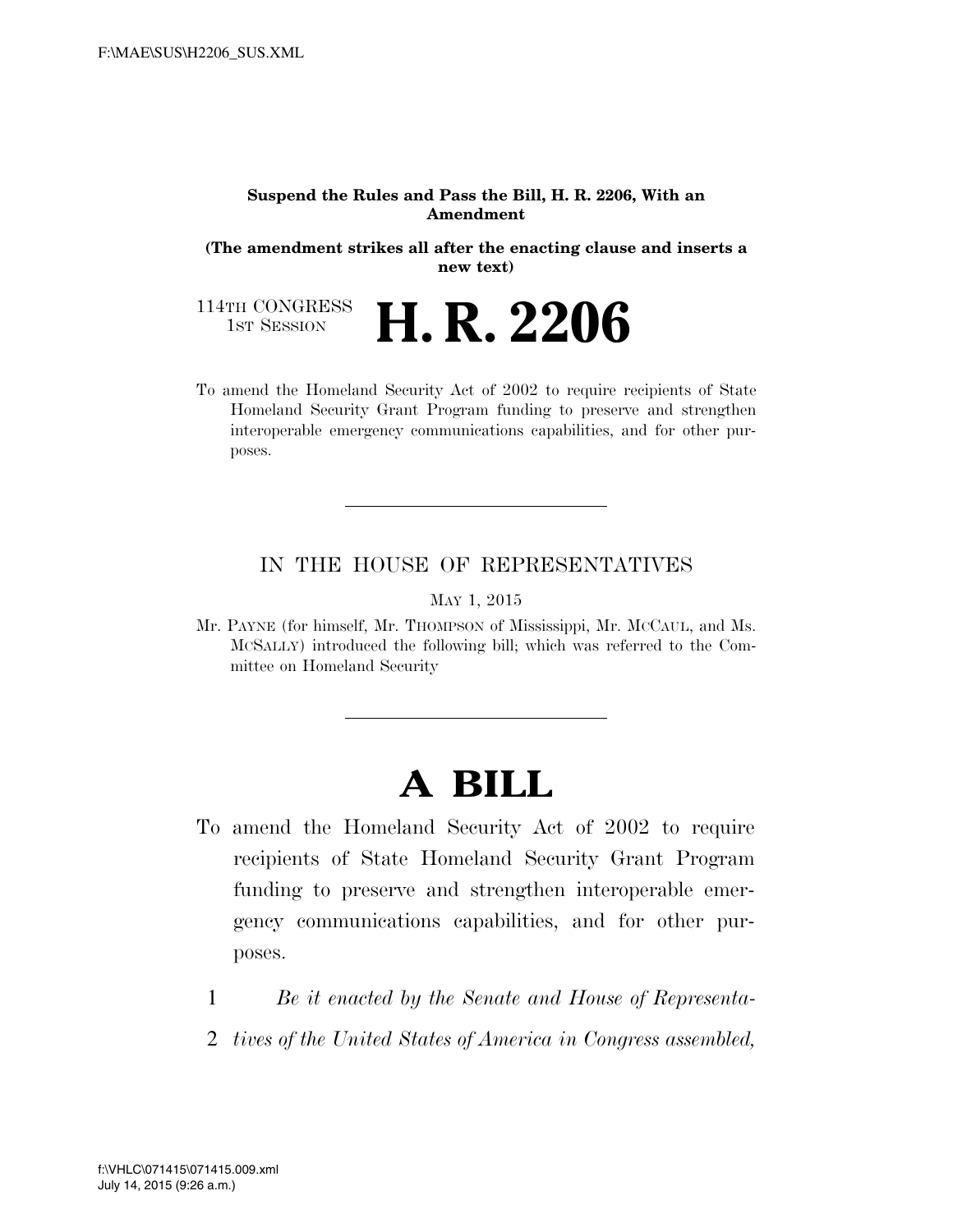$\mathfrak{D}$ 

## **SECTION 1. SHORT TITLE.**

 This Act may be cited as the ''State Wide Interoper- able Communications Enhancement Act'' or the ''SWIC Enhancement Act''.

# **SEC. 2. MINIMUM CONTENTS OF APPLICATION FOR CER-TAIN HOMELAND SECURITY GRANT FUNDS.**

 (a) IN GENERAL.—Paragraph (2) of section 2004(b) of the Homeland Security Act of 2002 (6 U.S.C. 605(b)) is amended by—

10 (1) redesignating subparagraphs  $(B)$  and  $(C)$  as subparagraphs (C) and (D), respectively; and

 (2) inserting after subparagraph (A) the fol-lowing new subparagraph:

 ''(B)(i) certification that the Governor of the State has designated a Statewide Interoper- ability Coordinator, including identification in such certification of the individual so des-ignated, who shall be responsible for—

19  $\frac{1}{2}$  (I) coordinating the daily operations 20 of the State's interoperability efforts;

21  $\text{``(II)}$  coordinating State interoper- ability and communications projects and grant applications for such projects;

 ''(III) establishing and maintaining working groups to develop and implement 26 key interoperability initiatives; and

July 14, 2015 (9:26 a.m.) f:\VHLC\071415\071415.009.xml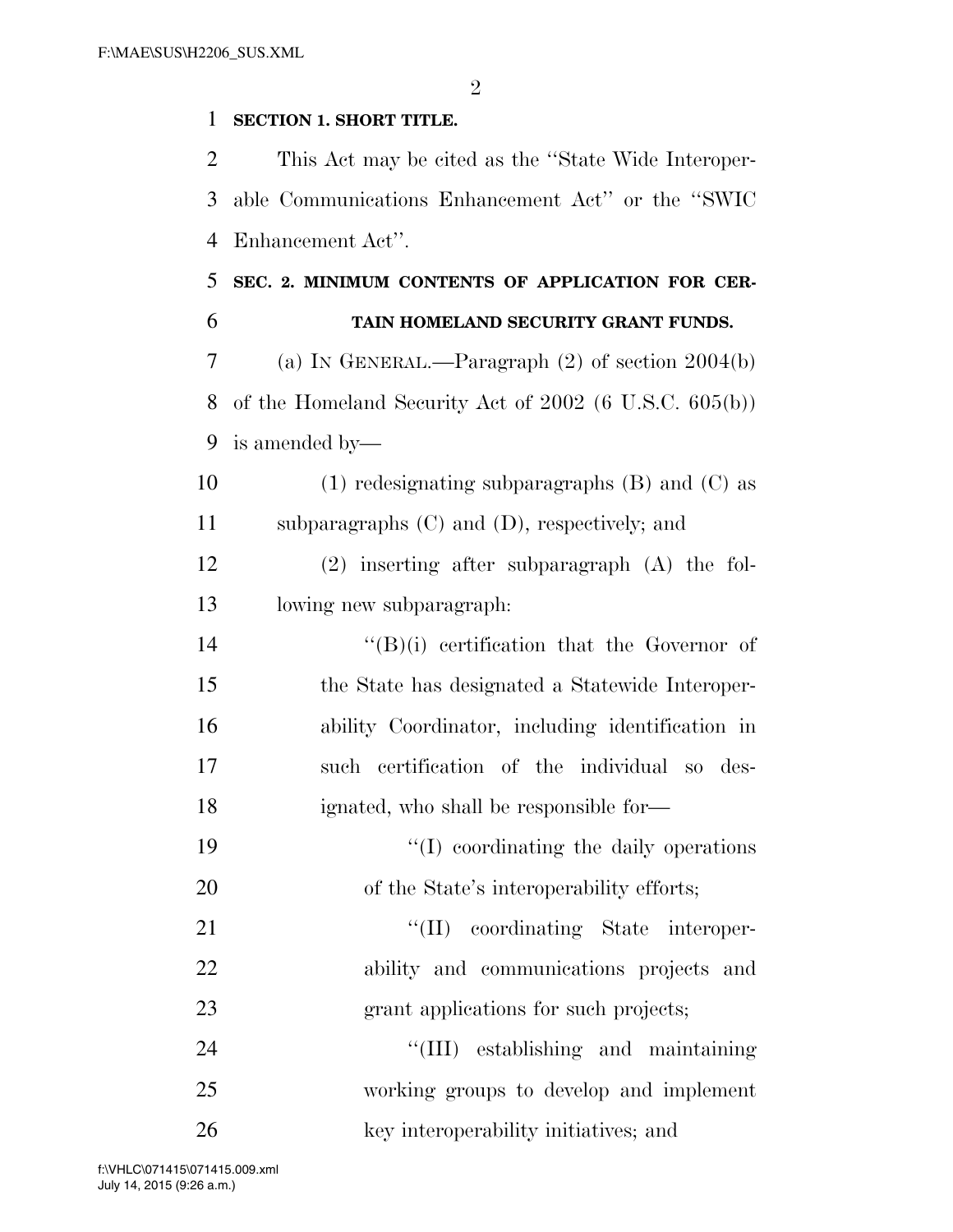| $\mathbf{1}$   | $\lq\lq$ (IV) coordinating and updating, as                |
|----------------|------------------------------------------------------------|
| $\overline{2}$ | necessary, a Statewide Communications                      |
| 3              | Interoperability Plan that specifies the cur-              |
| $\overline{4}$ | rent status of State efforts to enhance                    |
| 5              | communications interoperability within the                 |
| 6              | State, including progress, modifications, or               |
| $\overline{7}$ | setbacks, and future goals for communica-                  |
| 8              | tions interoperability among emergency re-                 |
| 9              | sponse agencies in the State; or                           |
| 10             | "(ii) if a Statewide Interoperability Coordi-              |
| 11             | nator has not been designated in accordance                |
| 12             | with clause $(i)$ —                                        |
| 13             | $\lq\lq$ certification that the State is per-              |
| 14             | forming in another manner the functions                    |
| 15             | described in subclauses $(I)$ through $(IV)$ of            |
| 16             | such clause; and                                           |
| 17             | "(II) identification in such certifi-                      |
| 18             | cation of an individual who has been des-                  |
| 19             | ignated by the State as the primary point                  |
| 20             | of contact for performance of such func-                   |
| 21             | tions;".                                                   |
| 22             | (b) LIMITATION ON APPLICATION.—The amendment               |
| 23             | made by subsection (a) shall not apply with respect to any |
|                |                                                            |